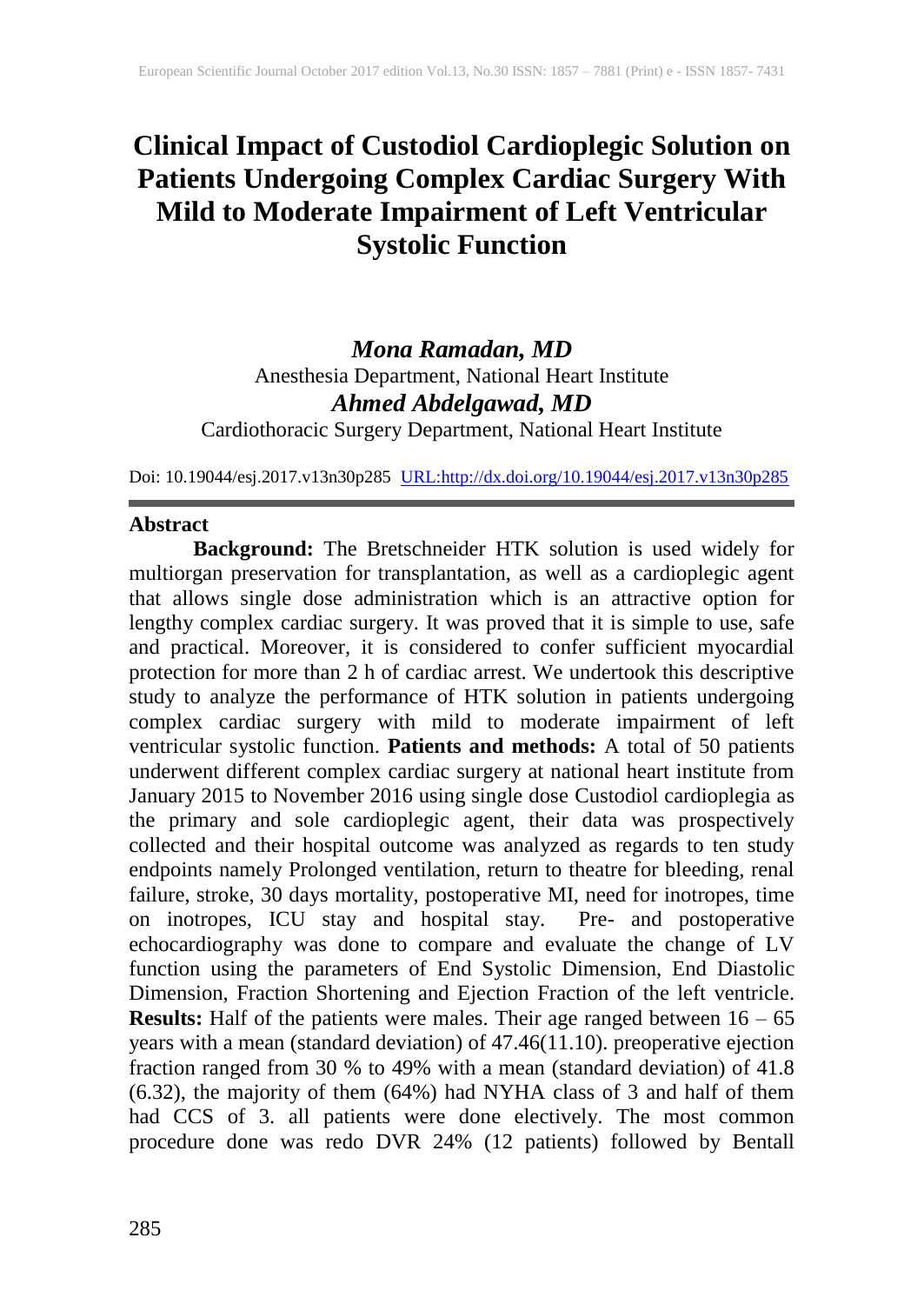operation 22%(11 patients). This is followed by CABG + MVR 7 patients (14%), then an equal number of 6 patients (12%) who underwent redo MVR post-infective endocarditis and CABG+ MVrep. The repair of tricuspid valve was done for 14 patients (28%) either with MVR or DVR. 4 patients (8%) had CABG +AVR for their combined lesions and another equal number of two patients (4%) underwent redo CABG and AVR + conduit (valve separate tube graft operation). prolonged ventilation occurred in 20% of the cases. An equal percentage of 6% of the patients had to return to the operative room and had postoperative MI. Renal failure occurred in 4% of the patients and as far as 30-day mortality is concerned, a similar 4% of patients died within this period. EF and FS were very similar when compared together (41.8  $\pm$  6.32 %, 20.8  $\pm$  2.35 % preoperatively compared to 41.92  $\pm$ 7.49%,  $20.85 \pm 3.25$ % postoperatively). P value was insignificant (0.937 and 0.929) respectively. **Conclusion:** A single dose of an HTK cardioplegic solution provides good myocardial protection in complex cardiac surgery with mild to moderate impairment of LV function and has a good immediate postoperative outcome.

**Keywords:** Cardiac surgery; Myocardial protection; Histidine-Tryptophanketoglutarate cardioplegic solution; Left Ventricular Systolic Function

### **Introduction**

The best method for preserving cardiac muscle viability during cardiac surgery without harm to myocardial function deserves extensive work and research **(**Mehlhorn U, 1995). The Bretschneider HTK solution is used widely for multiorgan preservation for transplantation, as well as a cardioplegic agent that allows single dose administration (Arslan A, 2005). It was proved that Custodiol HTK solution is simple to use, safe and practical and administered as one single dose. Moreover, it is considered to confer sufficient myocardial protection for more than 2 hours of cardiac arrest (Gamal Z., 2014).

Custodiol is definitely attractive for cardiac surgeons as it is delivered as a single dose and can offer myocardial protection for up to three hours (Bretschneider HJ., 1980, Gebhard MM, 1984) hence facilitating a proper technical flow of complex surgical procedures without interruption. Examining the clinical performance of this particular solution in complex heart surgery and LV impairment had received a little attention. We therefore undertook this descriptive study to investigate this aspect.

### **Study endpoints**

Our primary study endpoints were ten points of early postoperative events. Prolonged ventilation, return to theatre for bleeding, renal failure,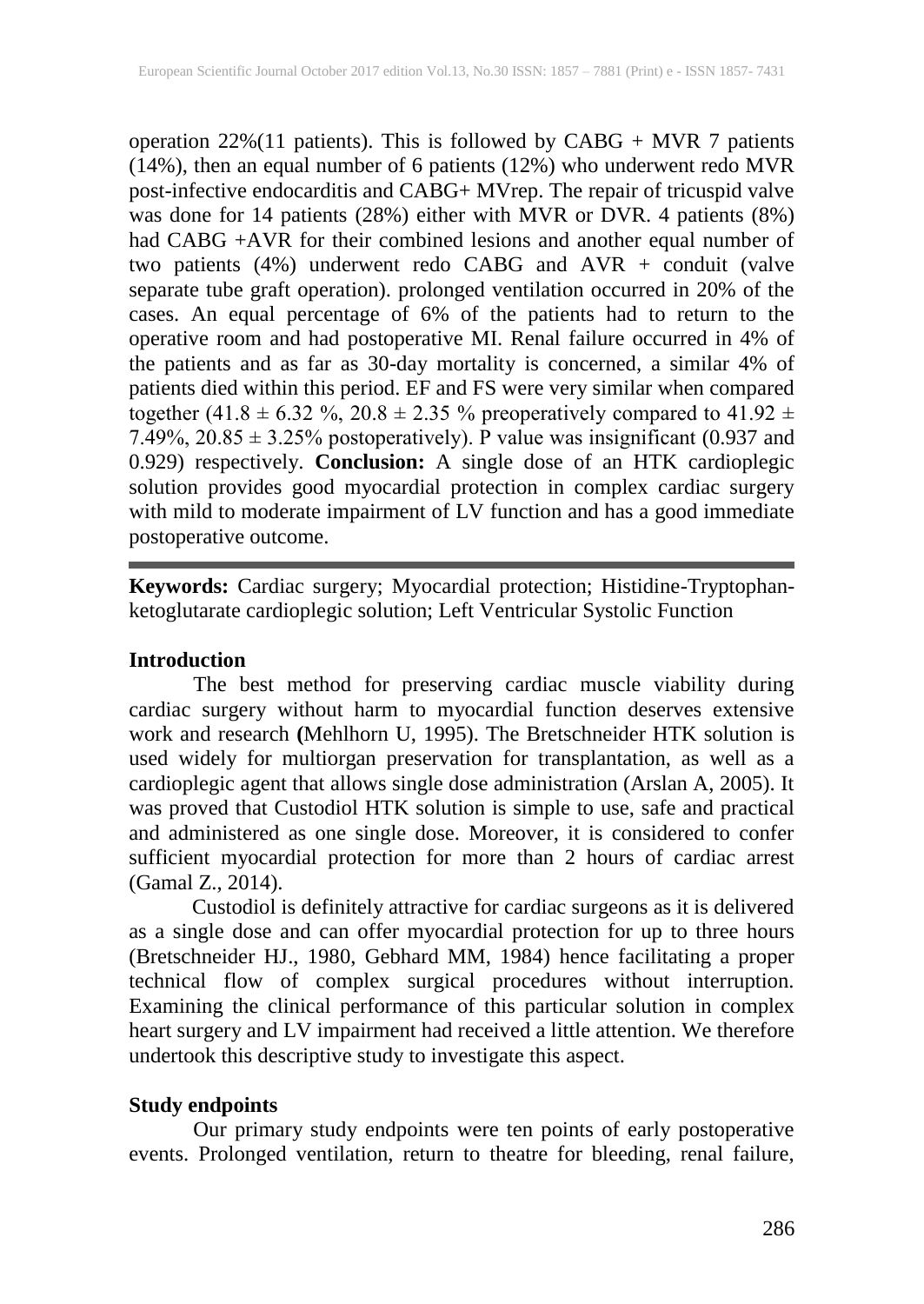stroke, 30-day mortality, postoperative MI, postoperative intra-aortic balloon pump (IABP) insertion and /or need for inotropes, time on inotropes, ICU stay and hospital stay.

MI was defined as at least two of the following: (1) CKMB of 100  $\mu$ g/L or more and/or troponin I of 3.0  $\mu$ g/L or more, (2) appearance of new postoperative Q waves on the EKG of more than 0.03 seconds, and (3) a new hypokinetic or akinetic area in the left or right ventricle by echocardiography. New renal failure was defined as at least two of the following: serum creatinine increased to > 0.2 mmol/l, doubling or greater increase in serum creatinine over the preoperative value and a new requirement for renal replacement therapy. Stroke was defined as any new permanent neurological deficit lasting more than 72 hours after cardiac surgery and was confirmed by computed tomography whenever possible. Prolonged ventilation is defined as more than 24hours ventilation. Low cardiac output syndrome was defined as the need for postoperative intraaortic balloon pump or inotropic support for longer than 30 minutes in the intensive care unit to maintain the systolic blood pressure greater than 90 mm Hg.

### **Surgical technique**

Hemodynamic monitoring was carried out via an arterial line in the radial and/or femoral artery as well as urine output via a urinary catheter. Conventional general anesthesia was used in all patients. The surgical approach was via median sternotomy.

After aortic cross-clamping, the cardioplegic arrest was induced by giving patients 20 ml/kg of HTK cardioplegic solution (Custodiol; Koehler Chemi, Alsbach-Hδhnlein, Germany) once. Each liter contained 15 mmol/l sodium chloride,10 mmol/l potassium chloride, 18 mmol/l histidine hydrochloride, 180 mmol/l histidine, 4 mmol/l magnesium chloride, 2 mmol/l tryptophan, 30 mmol/l mannitol, 0.015 mmol/l calcium chloride, and 1 mmol/l potassium hydrogen 2-ketoglutarate (osmolarity 310 /kg, pH 7.02- 7.20). The cardioplegic solution was administered at a temperature of 4-8°C in an antegrade fashion at an initial perfusion pressure of 80–100 mmHg. When the myocardium was at standstill, the perfusion pressure was maintained at 40–60 mmHg. the systemic temperature was lowered to  $32^{\circ}$ C.

### **Patients and methods**

A total of 50 patients underwent different complex cardiac surgery at national heart institute from January 2015 to November 2016 using singledose Custodiol cardioplegia as the primary and sole cardioplegic agent, their data was prospectively collected and their hospital outcome was analyzed as regards to ten study endpoints namely Prolonged ventilation, return to theatre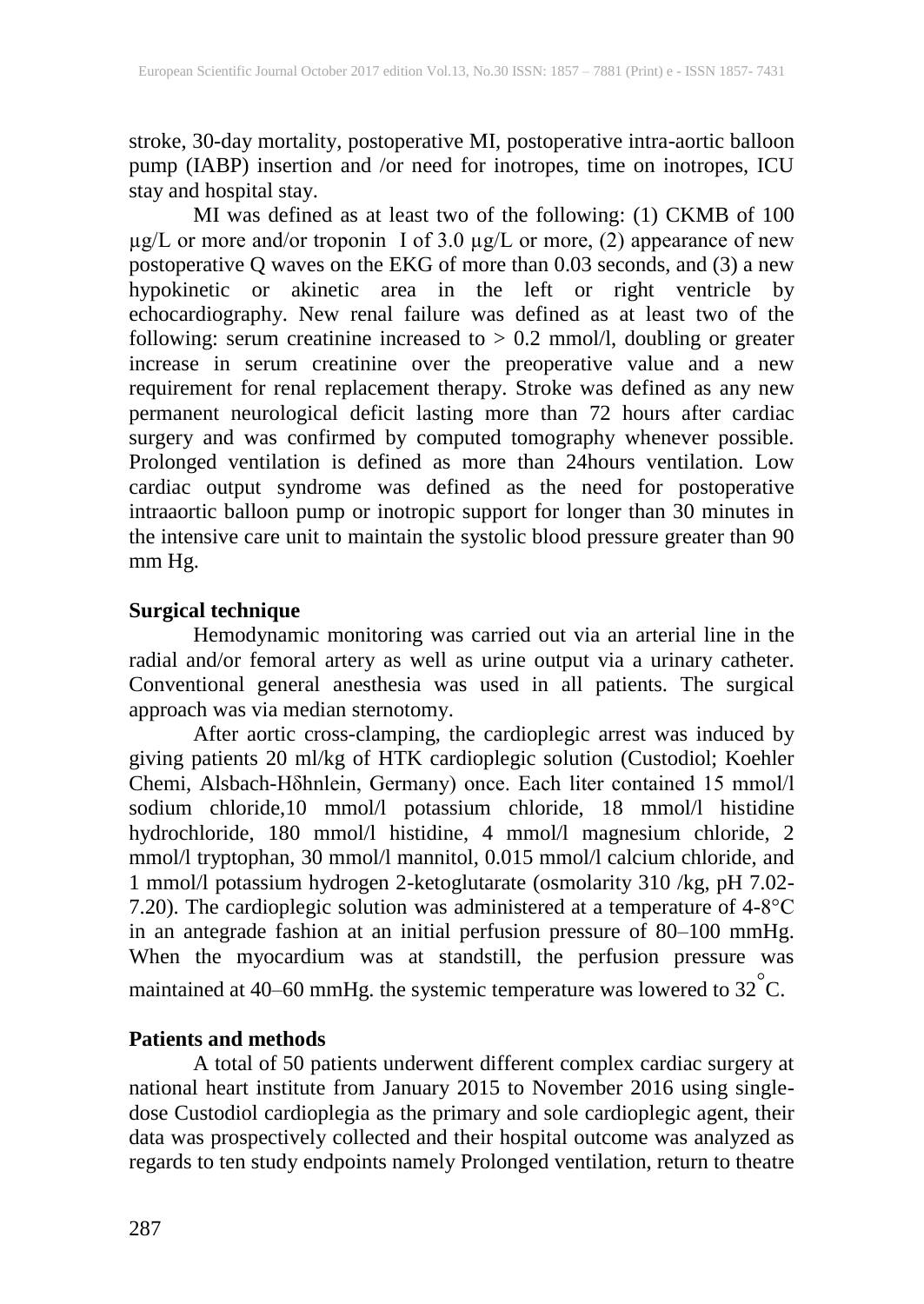for bleeding, renal failure, stroke, 30 days mortality, postoperative MI, need for inotropes, time on inotropes, ICU stay and hospital stay. Pre- and postoperative echocardiography was done to compare and evaluate the change of LV function using the parameters of End Systolic Dimension in cm, End Diastolic Dimension in cm, Fraction Shortening in percentage and Ejection Fraction of the left ventricle in percentage.

Table 1. demonstrates the preoperative and clinical criteria of the study group. Half of them males. Their age ranged between 16 – 65 years with a mean (standard deviation) of 47.46 (11.10). The incidence of DM and hypertension was similar in the study group (56%) and the minority was smokers (20%)and having COPD (10%). preoperative ejection fraction ranged from 30 % to 49% with a mean (standard deviation) of 41.8 (6.32), 19 patients (38%) had preoperative pulmonary hypertension. 15 patients (30%) experienced MI before their operation and as far as their clinical status was concerned, the majority of them (64%) had NYHA class of 3 and half of them had CCS of 3. all patients were done electively.

Table 2 shows the operative details of the study group. The most common procedure done was Redo DVR 24% (12 patients) followed by Bentall operation 22% (11 patients). This is followed by  $CABG + MVR$  7 patients (14%), then an equal number of 6 patients (12%) who underwent redo MVR post-infective endocarditis and CABG+ MVrep. The repair of tricuspid valve was done for 14 patients (28%) either with MVR or DVR. 4 patients (8%) had CABG +AVR for their combined lesions and another equal number of two patients (4%) underwent redo CABG and AVR + conduit (valve separate tube graft operation). Cardiopulmonary bypass time ranged from 100 – 184 minutes with a mean (standard deviation) of 149.10  $(33.43)$ . Cross-clamp time ranged between  $65 - 140$  minutes with a mean (standard deviation) of 111.30(28.34) minutes and finally, operative time ranged between 195 – 315 minutes with a mean (standard deviation) of 242.50 (43.81).

|             | ັ່             | ັັ<br>$\overline{ }$ |  |  |
|-------------|----------------|----------------------|--|--|
|             | Females        | 25 (50.0%)           |  |  |
| <b>Sex</b>  | Males          | 25 (50.0%)           |  |  |
|             | $Mean \pm SD$  | $47.46 \pm 11.10$    |  |  |
| Age (years) | Range          | $16 - 65$            |  |  |
| Smoking     | No             | 40 (80.0%)           |  |  |
|             | Yes            | $10(20.0\%)$         |  |  |
| DM          | No             | 28 (56.0%)           |  |  |
|             | Yes            | 22 (44.0%)           |  |  |
| <b>HTN</b>  | N <sub>o</sub> | 28 (56.0%)           |  |  |
|             |                |                      |  |  |

Table 1. Demographic criteria of the study group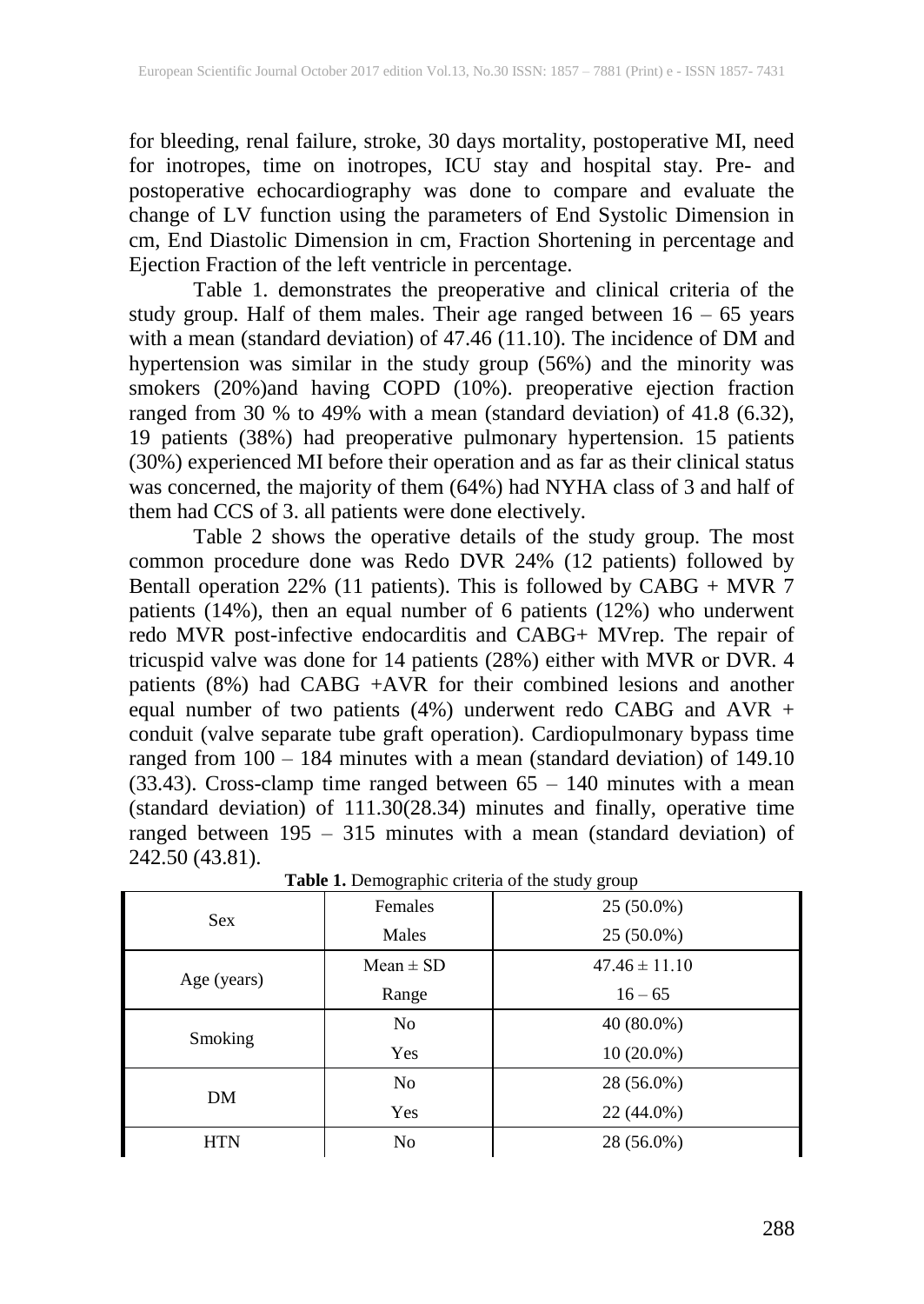|                 | Yes            | 22 (44.0%)      |  |
|-----------------|----------------|-----------------|--|
| <b>COPD</b>     | No             | 45 (90.0%)      |  |
|                 | Yes            | $5(10.0\%)$     |  |
| Dyslipidemia    | N <sub>0</sub> | 28 (56.0%)      |  |
|                 | Yes            | 22 (44.0%)      |  |
| MI              | No             | 35 (70.0%)      |  |
|                 | Yes            | 15 (30.0%)      |  |
|                 | $Mean \pm SD$  | $41.8 \pm 6.32$ |  |
| $LVEF$ $(\%)$   | Range          | $30 - 49$       |  |
| Pul. HTN (mmHg) | N <sub>0</sub> | 31 (62.0%)      |  |
|                 | Yes            | 19 (38.0%)      |  |
|                 | 1              | $2(4.0\%)$      |  |
| <b>NYHA</b>     | 2              | $9(18.0\%)$     |  |
|                 | 3              | 32 (64.0%)      |  |
|                 | $\overline{4}$ | $7(14.0\%)$     |  |
| <b>CCS</b>      | 1              | $11(22.0\%)$    |  |
|                 | 2              | $10(20.0\%)$    |  |
|                 | 3              | 25 (50.0%)      |  |
|                 | 4              | $4(8.0\%)$      |  |

DM, Diabetes mellitus; HTN, hypertension; COPD, Chronic obstructive pulmonary disease; MI, Myocardial infarction; LVEF, left ventricular Ejection fraction; Pul. HT, Pulmonary hypertension; NYHA, New York Heart Functional Association; CCS, Canadian chest pain score

| Table 2. Operative data of the study group |  |  |  |  |
|--------------------------------------------|--|--|--|--|
|--------------------------------------------|--|--|--|--|

| Variable.              | Number of patients | Percentage         |  |
|------------------------|--------------------|--------------------|--|
| Tricuspid repair       | 14                 | 28.00%             |  |
| Redo DVR               | 12                 | 24.00%             |  |
| <b>Bentall</b>         | 11                 | 22.00%             |  |
| CABG+MVR               | 7                  | 14.00%             |  |
| Redo MVR(ENDOCARDITIS) | 6                  | 12.00%             |  |
| $CABG + MVrep$         | 6                  | 12.00%             |  |
| $CABG + AVR$           | 4                  | 8.00%              |  |
| Redo CABG              | $\mathfrak{D}$     | 4.00%              |  |
| $AVR + supra CC$       | $\overline{2}$     | 4.00%              |  |
|                        | Range              | $Mean \pm SD$      |  |
| $CPBT$ (min)           | $100 - 184$        | $149.10 \pm 33.43$ |  |
| $X$ clamp (min)        | $65 - 140$         | $111.30 \pm 28.34$ |  |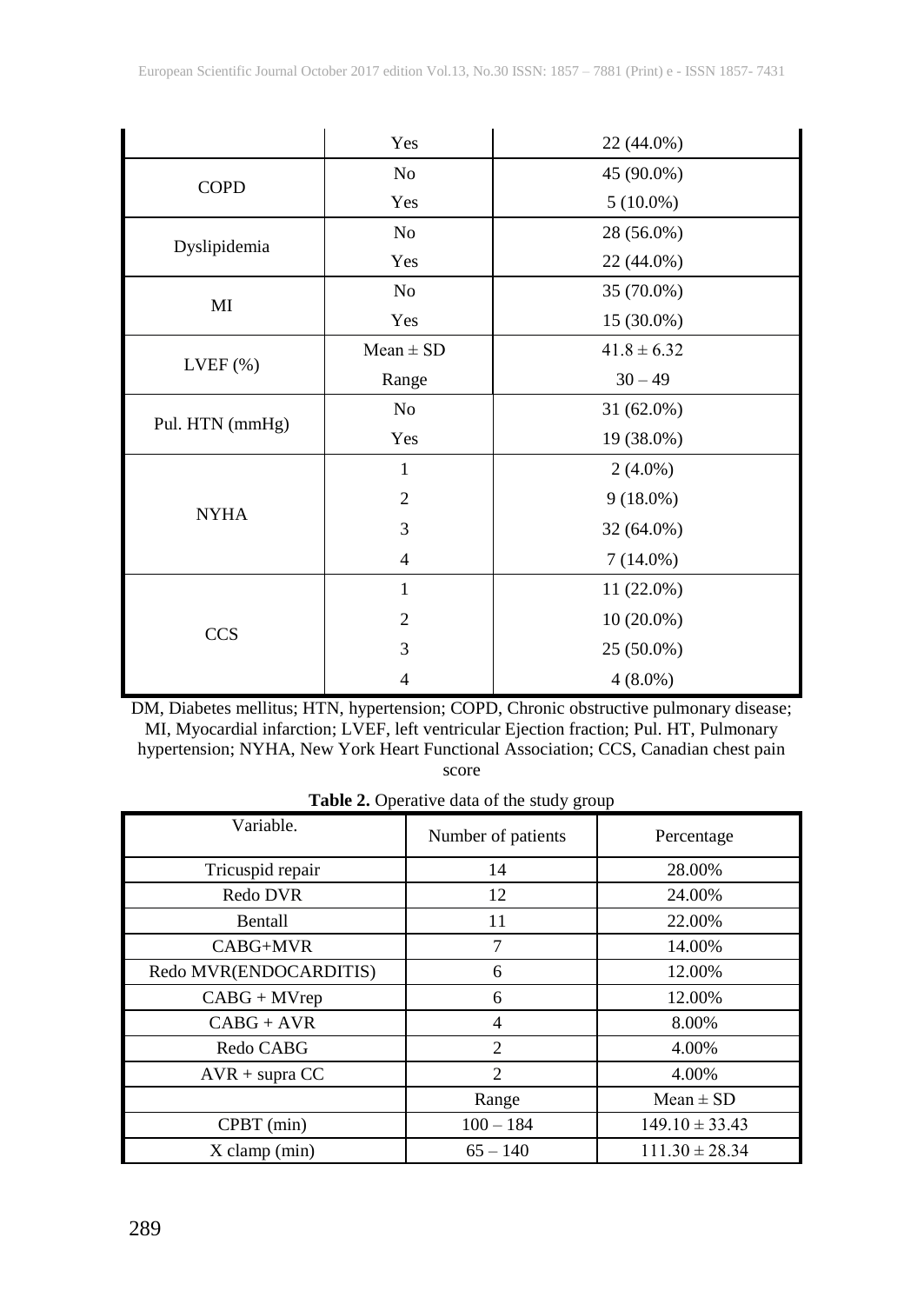| Doerative time (min) |  |
|----------------------|--|

DVR, Double valve replacement; CABG, Coronary artery bypass grafting; MVR, mitral valve replacement; MVrep, mitral valve repair; AVR, Aortic valve replacement; supra CC, supra coronary conduit; CPBT, cardiopulmonary bypass time; X clamp: Cross clamp time.

Table 3. demonstrates early postoperative outcome, prolonged ventilation occurred in 20%of the cases. An equal percentage of 6% of the patients had to return to the operative room and had postoperative MI. Renal failure occurred in 4% of the patients and as far as 30-day mortality is concerned, a similar 4% of patients died within this period. One case had a Bentall procedure and experienced excessive postoperative medical bleeding returned to theatre for re-exploration. Postoperative consumption coagulopathy was diagnosed and in spite of giving the products required, yet the patient did not survive. The second mortality was due to postoperative MI and cardiogenic shock in a case of redo CABG. Only 2% of patients had a postoperative stroke. 84% of patients needed inotropes namely (noradrenaline 52%, adrenaline 44%, levosimendan 30%, 24% and balloon 12%). These inotropes lasted from  $12 - 60$  hours with a mean (standard deviation) of 22.69 (13.3). their stay in the ICU ranged from 48-96 hours with a mean (standard deviation) of 73.2 (15.12). Their hospital stay ranged from 8 – 12 days with a mean (standard deviation) of 10.3 (1.21).

| Early postoperative outcome                                     | Number of patients            | Percentage |
|-----------------------------------------------------------------|-------------------------------|------------|
| Prolonged ventilation                                           | 10                            | 20.0%      |
| Return to operative room                                        | 3                             | 6.0%       |
| 30-day mortality                                                | $\overline{2}$                | 4.0%       |
| <b>Stroke</b>                                                   | 1                             | 2.0%       |
| Renal failure                                                   | $\overline{2}$                | 4.0%       |
| Post op MI                                                      | 3                             | 6.0%       |
| Need for Inotropes                                              | 42                            | 84%        |
| Adrenaline                                                      | 22                            | 44.0%      |
| Dobutrex                                                        | 12                            | 24.0%      |
| Noradrenaline                                                   | 26                            | 52.0%      |
| <b>IABP</b>                                                     | 6                             | 12.0%      |
| Levosemindan                                                    | 15                            | 30.0%      |
| ICU stay (hours)<br>$Mean \pm SD$<br>Range                      | $73.2 \pm 15.12$<br>$48 - 96$ |            |
| Hospital stay (days)<br>$Mean \pm SD$<br>Range                  | $10.3 \pm 1.21$<br>$8 - 12$   |            |
| Duration of inotropic support (hours)<br>$Mean \pm SD$<br>Range | $22.69 \pm 13.3$<br>$12 - 60$ |            |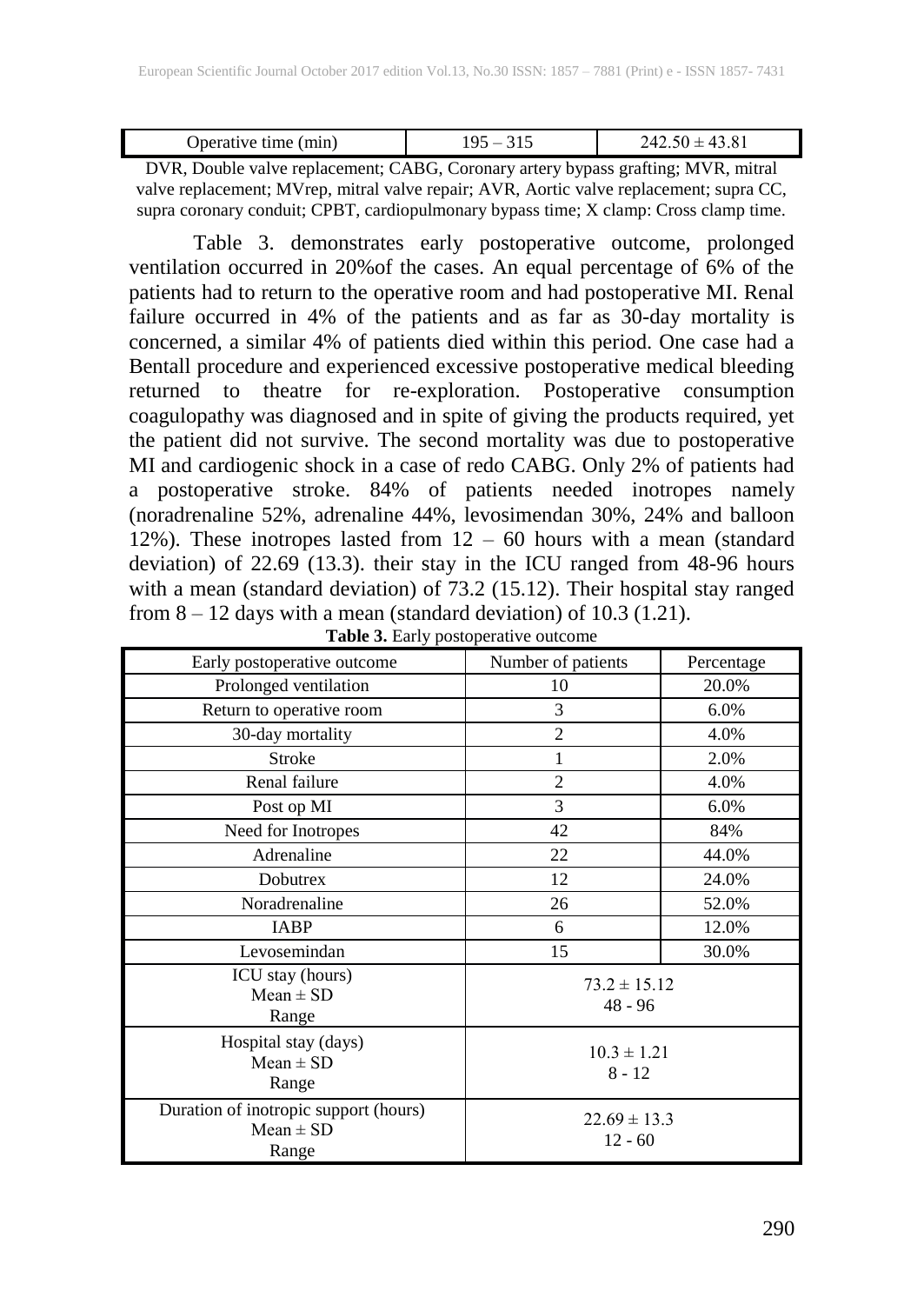Postop MI, Postoperative myocardial infarction; IABP, intraaortic balloon counter pulsation

Finally, table 4. depicts the change in LV dimensions and function after the operation. No statistical significance was encountered when the preoperative and postoperative (predischarge) echocardiography was compared together. ESD and EDD decreased slightly from 3.6±0.62 cm, 5.75 $\pm$ 0.59 cm preoperatively to 3.51 $\pm$ 0.61 cm, 5.63 $\pm$ 0.69 cm postoperatively with a p-value of 0.466 and 0.352 respectively. Similarly, EF and FS were very similar when compared together  $(41.8 \pm 6.32 \degree\% , 20.8 \pm 2.35 \degree\% )$ preoperatively compared to  $41.92 \pm 7.49\%$ ,  $20.85 \pm 3.25\%$  postoperatively). Again, a p-value was insignificant (0.937 and 0.929) respectively.

|               | Preoperative    | Pre-discharge    | Paired t-test | p-value |
|---------------|-----------------|------------------|---------------|---------|
| $LVEF$ $(\%)$ | $41.8 \pm 6.32$ | $41.92 \pm 7.49$ | 0.079         | 0.937   |
| LVESD(cm)     | $3.6 \pm 0.62$  | $3.51 \pm 0.61$  | 0.732         | 0.466   |
| LVEDD(cm)     | $5.75 \pm 0.59$ | $5.63\pm0.69$    | 0.935         | 0.352   |
| LVFS $(\%)$   | $20.8 \pm 2.35$ | $20.85 \pm 3.25$ | 0.088         | 0.929   |

**Table 4.** comparison between left ventricular function pre- and postoperative

LVEF, left ventricular ejection fraction; LVESD, left ventricular end systolic dimension; LVEDD, left ventricular end diastolic dimension, LVFS: left ventricular fraction shortening.

## **Statistical analysis**

Data were collected, revised, coded and entered to the Statistical Package for Social Science (IBM SPSS) version 20. The qualitative data were presented as number and percentages while quantitative data were presented as mean, standard deviations and ranges when their distribution found parametric by Kolmogorov-Smirnov tests. The comparison between two paired groups with quantitative data and parametric distribution was done by using the Paired t-test. The confidence interval was set to 95% and the margin of error accepted was set to 5%. So, the p-value was considered significant at the p-value  $< 0.05$ .

### **Discussion**

There is currently a growing interest in the use of variable cardioplegic solutions for heart operations. Consequently, a number of different solutions and various methods had developed (Mitsuhiro Hachida, 1997) each cardioplegic method has its own advantages and disadvantages. All of them should be used appropriately by taking into account the characteristics of myocardial injury and the duration of ischemic time.

Surgeons, therefore, have learned to tailor their cardioplegic techniques to the individual patient and select the most appropriate approach to improve their results and decrease complications (Richard D., 2012).

Custidiol is an intracellular cardioplegic solution which contains low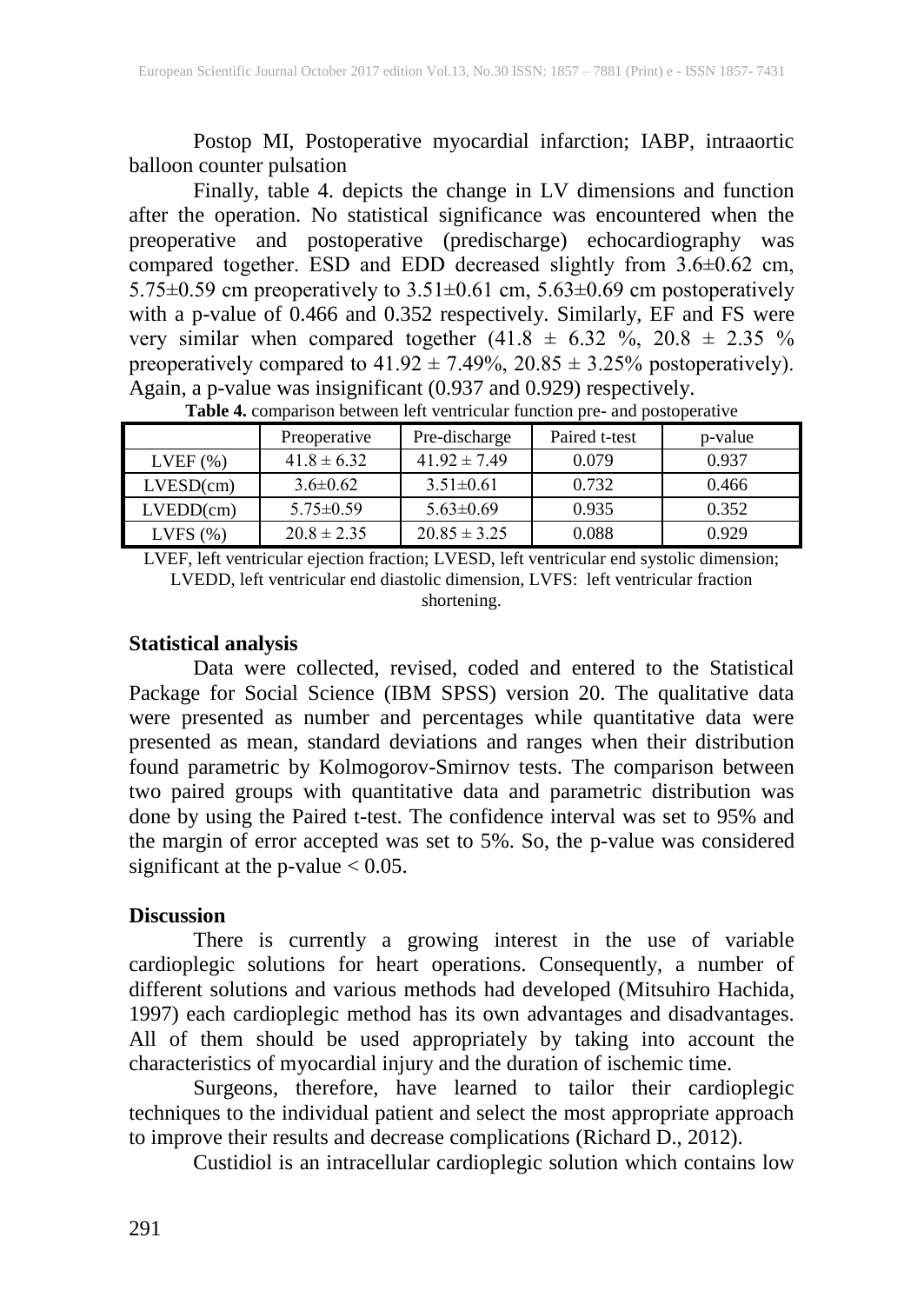sodium concentration to arrest the heart in diastole by inhibiting the rapid phase of the action potential, this solution contains histidine as a buffer, ketoglutarate to improve ATP energy production during reperfusion, tryptophan to stabilize the cell membrane, and mannitol to decrease cellular edema and to act as a free radical scavenger(Gamal Z., 2014).

The well-integrated components of this solution contribute to myocardial preservation and recovery of its function. Aarsaether et al. (Aarsæther, 2009) proved that protein buffers such as histidine might be superior to bicarbonate in stabilizing intracellular pH and consequently, the recovery of postischemic biochemical and mechanical parameters. The buffering effect of histidine may be beneficial for severely injured myocardium in the dilated heart during prolonged ischemia.

The way Histidine improves myocardial preservation was suggested by Bretschneider and associates (Bretschneider HJ, 1980). Similarly, Del Nido and associates (Del Nido PJ, 1985) proved that histidine had a significant cardiac protective effect. The HTK solution contains no metabolic substrate nevertheless, it uses a high-capacity buffer system which is (histidine). The acidosis is, therefore, efficiently retarded by HTK solutions which in turn delay any increase in the cytosolic calcium ion integrity of the sarcolemmal membrane (Schmiedl A, 1990). The sarcolemmal ion pumps similarly have a low activity by low magnesium ion concentration in the HTK solution, thus, further conserving energy reserves. Lastly, because of the hypokalemic nature of the HTK solution and its low overall ion concentration, provision is made for a significantly higher buffer concentration.

Takeuchi et al. and Liu et al., in their studies, proved that the administration of a histidine-containing cardioplegia solution promotes anaerobic glycolysis and improves the recovery of high-energy phosphates and contractile function in the hypertrophied myocardium, which supports our clinical findings. Owing to these qualities and the high buffer capacity, it has been shown that one single dose of HTK is sufficient for myocardial protection up to more than 2 hours of ischemia (Takeuchi, 1995, Liu J, 2008).

Other amino acids, such as ketoglutarate and tryptophan, were used in HTK to provide an energy source. These components produce adenosine triphosphate via the alternative pathway without producing lactate in the cells. Moreover, the presence of a high histidine concentration outside the cells may also be beneficial because it facilitates Hydrogen ion removal from the cytosol by anionic carriers such as lactate during the ischemia (Ohkado A, 1994).

All these contribute to the significant protective effects of HTK solution for prolonged ischemia in the severely injured myocardium. Our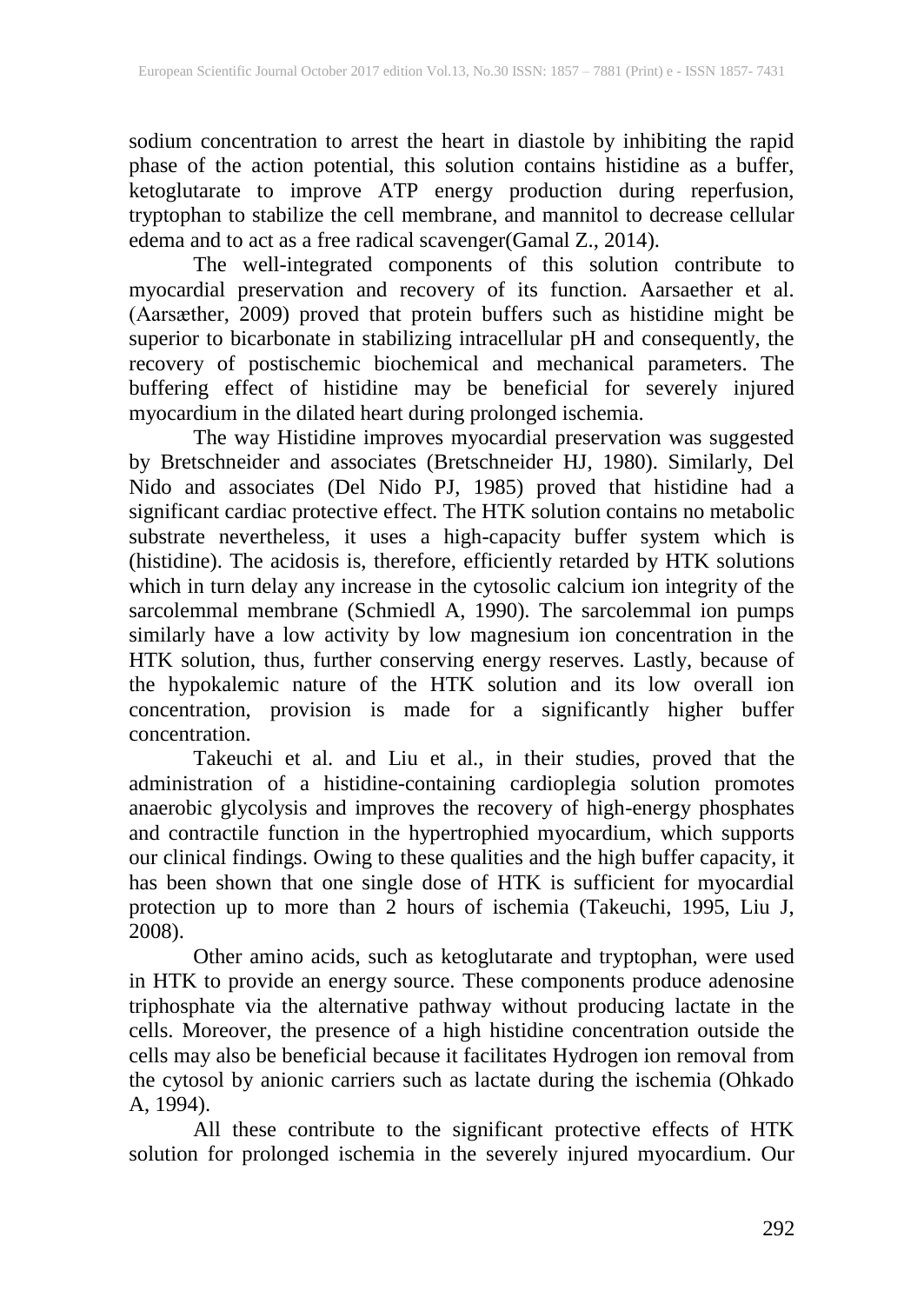study demonstrated that percent fractional shortening and ejection fraction after the ischemia did not deteriorate. In conclusion, the results of the present study suggest that the protective effect of the HTK method may be significant in patients with impaired heart function and undergoing complex cardiac surgery.

Del Nido et al. (Del Nido PJ, 1985) also demonstrated that myocardial necrosis can be minimized and the post-arrest contractile function can be better by buffering capacity in a crystalloid solution via preserving myocardial adenosine triphosphate stores.

Similarly, Hachida et al. (Hachida M, 1997) demonstrated that the promotion of anaerobic glycolysis during ischemia by HTK solution results in superior preservation of the contractile function of the heart.

Saitoh et al (Saitoh Y., 2000) proved that the preservation of HTK solution doesn't only protects the myocardium but also the coronary artery endothelium. In his experimental study with rat hearts, he found that HTK protected the coronary vasculature which can lead to improved functional cardiac recovery.

Sakata et al. (Sakata J, 1998) used the HTK solution for valve surgery and found more spontaneous defibrillation and lower requirement of inotropic drugs compared with the use of cold blood cardioplegia. Von Oppell et al. (Von Oppell U, 1990) stored cultures of human endothelial cells in different cardioplegic solutions and temperatures. According to their findings, the best available solution for hypothermic endothelial cell preservation is HTK.

The superiority of HTK solution at hypothermia appears to be due to the low chloride content of intracellular solutions and the additives histidine, tryptophan and KH-2-. Moreover, It is well known that HTK should not be given in higher temperature in clinical practice as this may result in a stone heart (Fabiano F., 2013).

Many authors compared HTK solution with blood cardioplegic solutions. Braathen et al. (Braathen B, 2011) found that a single dose of HTK solution resulted in outcomes similar to those achieved with multidose coldblood cardioplegia for mitral valve surgery. However, the same group found that HTK did not provide as good protection as cold-blood cardioplegia for aortic valve surgery (Braathen B, 2010).

In 2006 Braathen et al **(Braathen B, 2006)** showed that the Custodiol group had better left-ventricular contraction preservation, superior mitochondrial function, and using myocardial biopsy specimens, significantly lower markers of myocardial damage than cold-blood significantly lower markers of myocardial damage than cardioplegia.

It was found that postoperative cardiac enzyme release has been associated with diminished long-term survival (Domanski MJ, 2011)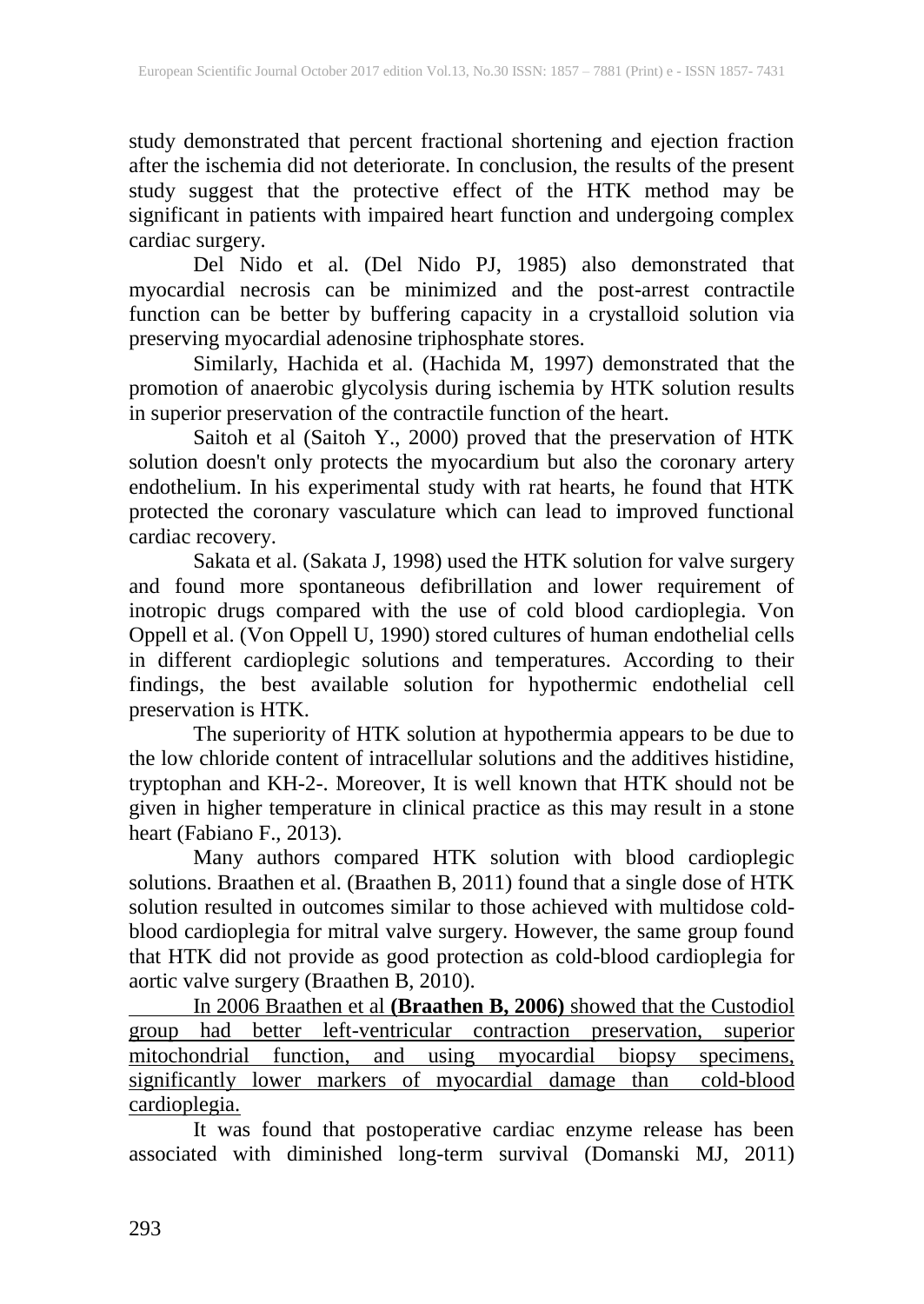Similarly, perioperative low cardiac output syndrome has been associated with a higher incidence of complications (Rao V, 1996). These two can occur with postoperative MI. In this study, we did not measure postoperative cardiac enzymes as a routine but only when clinically indicated (like suspicion of postoperative MI) as per hospital protocol.

In a recent systemic review, offers myocardial protection that is equivalent to that of conventional cardioplegia (blood or extracellular crystalloid). However, the body of evidence available from which we can draw conclusions is limited by the small number of randomised patients. A single dose cardioplegia strategy for myocardial protection has significant benefits for the performance of minimally invasive or complex cardiac surgery and the analysis of this recent review supported its ongoing use. However, there was not enough evidence to recommend the routine use of for the performance of coronary artery bypass grafting (CABG) or other simple open cardiac surgical procedures (James B., 2013).

### **Conclusion**

A single dose of an HTK cardioplegic solution provides good myocardial protection in complex cardiac surgery with mild to moderate impairment of LV function and has a good immediate postoperative outcome.

### **References:**

- 1. Mehlhorn U, Davis KL, Burke EJ, et al. Impact of cardiopulmonary bypass and cardioplegic arrest on myocardial lymphatic function. Am J Physiol 1995; 268:178-183.
- 2. Arslan A, Sezgin A, Gultekin B, et al. Low-dose histidinetryptophan-ketoglutarate solution for myocardial protection. Transplant Proc 2005; 37:3219-3222.
- 3. Gamal Z. El-Morsy1, Hazem M. Abdullah2, Hany M. Abo-Haded3, Mohamed Adel F Elgamal4, Alaaeldin M. El-Deep. Does type of cardioplegia affect myocardial and cerebral outcome in pediatric open cardiac surgeries? Ain shams journal of anesthesiology 2014; 7; 2: 242-249.
- 4. Bretschneider HJ. Myocardial protection. Thorac Cardiovasc Surg 1980;28:295-302.
- 5. Gebhard MM, Preusse CJ, Schnabel PA, et al. Different effects of cardioplegic solution HTK during single or intermittent administration. Thorac Cardiovasc Surg 1984;32: 271-6.
- 6. Mitsuhiro Hachida,MD, Masaki Nonoyama,MD, Yukihiro Bonkohara,MD, Naoji Hanayama,MD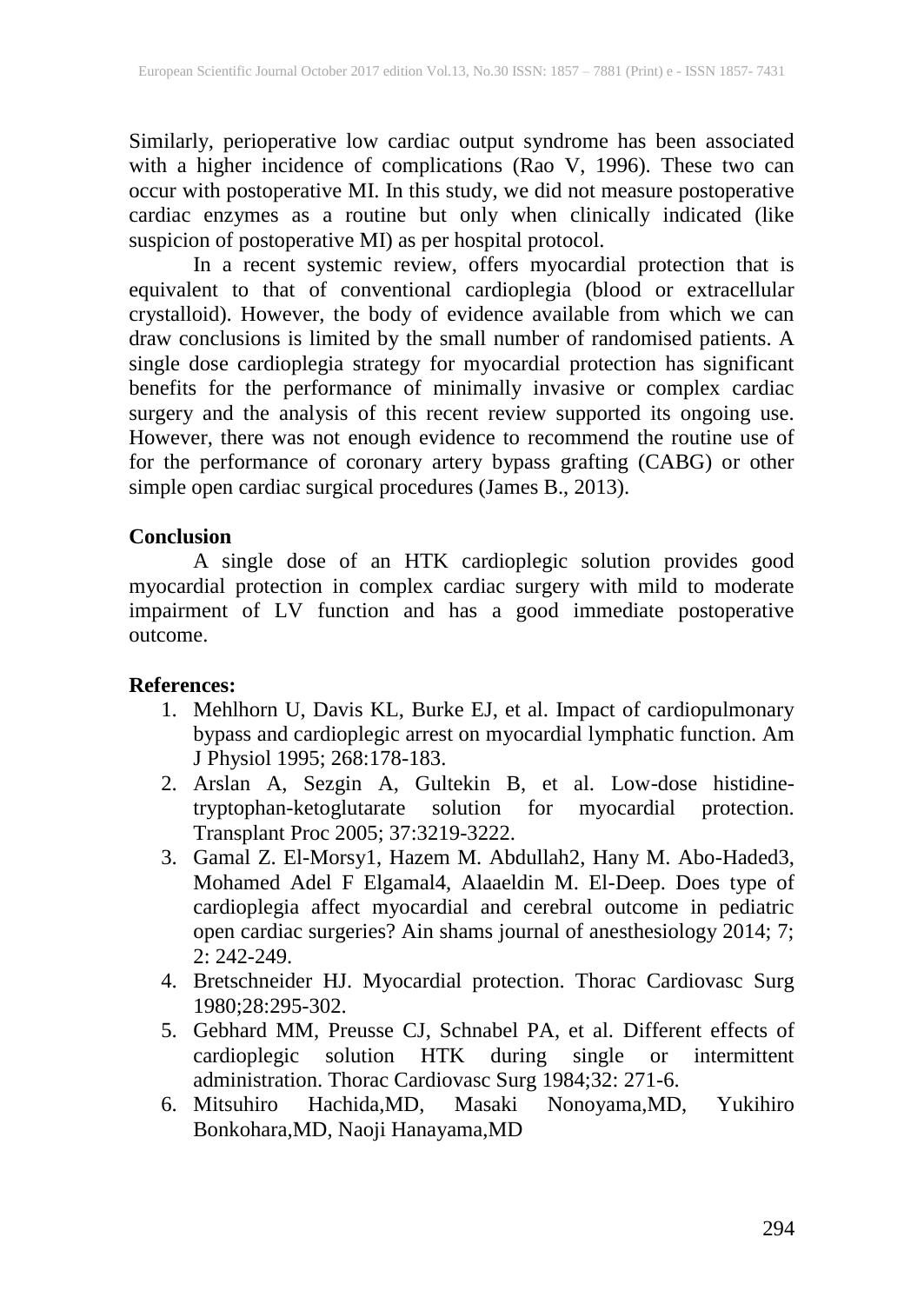- 7. Satoshi Saitou,MD. Clinical Assessment of Prolonged Myocardial Preservation for Patients With a Severely Dilated Heart.Ann Thorac Surg 1997;64:59 – 63
- 8. Richard D. Weisel, Blood or crystalloid cardioplegia: which is better? European Journal of Cardio-Thoracic Surgery 0 (2012) 1-2.
- 9. Aarsæther, E, TA Stenberg, O Jakobsen, R Busund. Mechanoenergetic function and troponin T release following cardioplegic arrest induced by St Thomas′ and histidine-tryptophanketoglutarate cardioplegia - an experimental comparative study in pigs. Interact Cardiovasc Thorac Surg 2009; 635–639.
- 10. Del Nido PJ, Wilson GJ, Mickle AG, et al. The role of cardioplegic solution buffering in myocardial protection. Thorac Cardiovasc Surg 1985;89:689–99.
- 11. Schmiedl A, Schanbel PA, Mall G, et al. The surface to volume ratio of mitochondria, a suitable parameter for evaluating mitochondrial swelling. Virchows Arch A Ant 1990;416:305–15.
- 12. Takeuchi, K, P Buenaventura, H Cao-Danh, et al. Improved protection of hypertrophied left ventricle by histidine containing cardioplegia. Circulation 1995; 92:395-399.
- 13. Liu J, Feng Z, Zhao J, Li B, Long C. The myocardial protection of HTK cardioplegic solution on the long-term ischemic period in pediatric heart surgery. ASAIO J 2008; 54:470-473.
- 14. 9:635-639.
- 15. Ohkado A, Cao-Danh H, Sommers KE, del Nido PJ. Evaluation of highly buffered low calcium solution for long-term preservation of the heart: comparison with University of Wisconsin solution. J Thorac Cardiovasc Surg 1994;108:762–71
- 16. Hachida M, Nonoyama M, Bonkohara Y, Hanayama N, Saitou S, Maeda T et al. Clinical assessment of prolonged myocardial preservation for patients with a severely dilated heart. Ann Thorac Surg 1997;64:59-63.
- 17. Saitoh Y. Heart preservation in HTK solution: role of coronary vasculature in recovery of cardiac function. Ann Thorac Surg 2000;69:107–12.
- 18. Sakata J, Morishita K, Ito T, Koshino T, Kazui T, Abe T. Comparison of clinical outcome between histidine-triptophanketoglutalate solution and cold blood cardioplegic solution in mitral valve replacement. J Card Surg 1998;13:43-7.
- 19. Von Oppell U, Pfeiffer S, Preiss P, Dunne T, Zilla P, Reichart B. Endothelial cell toxicity of solid-organ preservation solutions. Ann Thorac Surg 1990; 50:902–10.